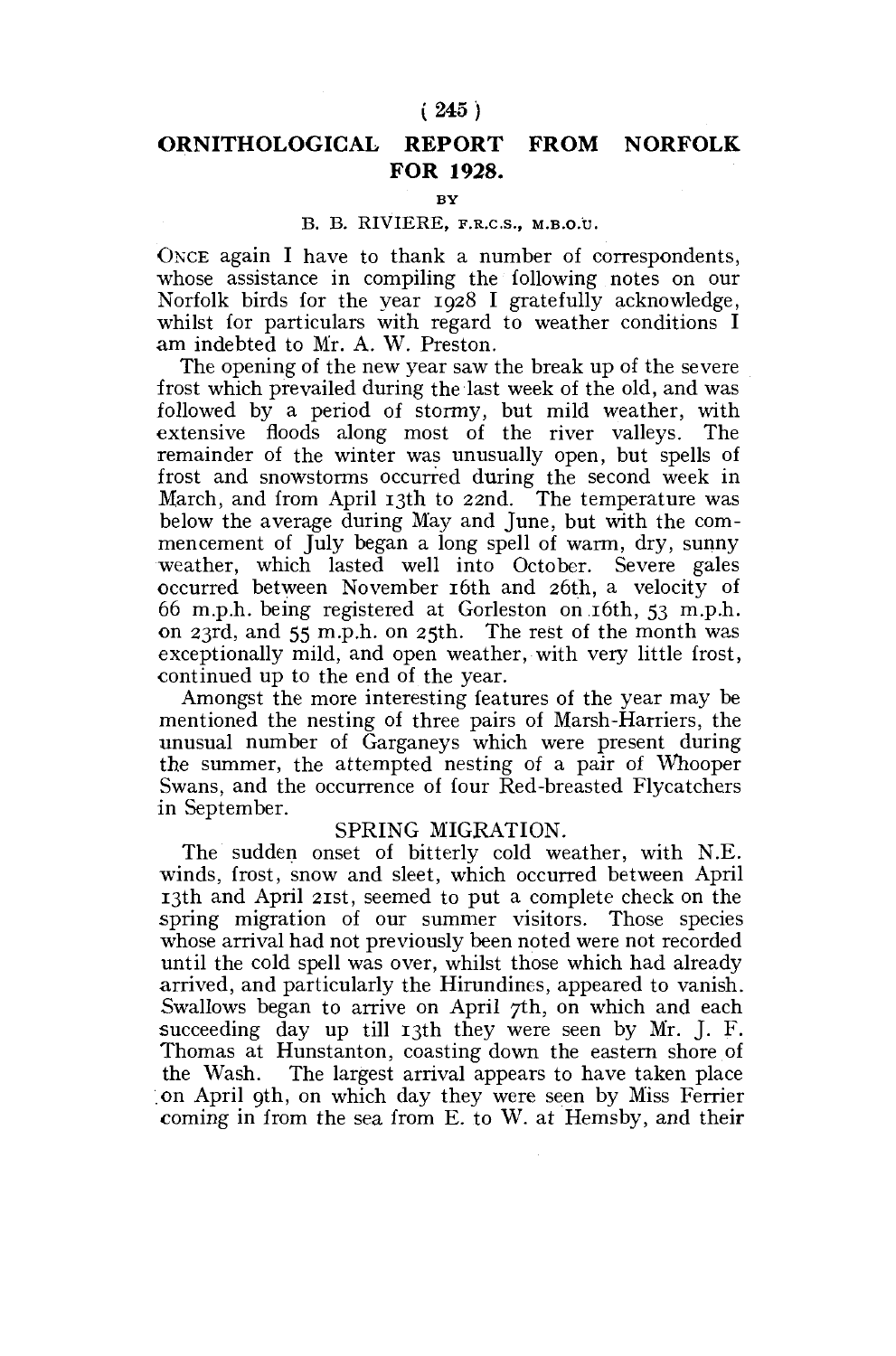first appearance was noted at Hickling (Vincent), Saxlingham  $(B.B.\overline{R})$  and Stoke (B.B.R.). Between April 13th and 21st there was not, I believe, a Swallow to be seen in Norfolk, but upon the return of warm weather on 22nd the coasting movement at Hunstanton was immediately resumed (Thomas). On 24th and 25th fresh arrivals took place at Saxlingham, and on the latter day numbers had again arrived at Stoke, Caistor, Trouse and Woodbastwick.

First arrivals of other species were noted as follows :—

WHEATEAR.—March 4th, S, Wootton (Tracy); March 18th, Taverham (Lloyd).

STONE-CURLEW.—March 17th, Thetford (Ferrier); March 25th, Taverham (Lloyd).

CHIFFCHAFF.—March 22nd (Ferrier); March 25th, N. Wootton (Tracy).

BLACKCAP.—March 24th, Saxlingham (B.B.R.); April 25th, Saxlingham (B.B.R.); April 28th, S. Wootton (Tracy).

SAND-MARTIN.'—March 28th, Taverham (Lloyd); April 9th, Hickling (Vincent).

WILLOW-WREN.—April 5th, Hickling (Vincent); April 9th, Saxlingham (B.B.R.).

SEDGE-WARBLER.—April 8th, Hickling (Vincent); April 25th, Woodbastwick (B.B.R.).

WOOD-WARBLER.—April 26th, S. Wootton (Tracy).

HOUSE-MARTIN.—April 9th, Hemsby (Ferrier); April 28th, Holt, one (B.B.R.); April 29th (Tracy); April 30th, Saxlingham, two (B.B.R.); May 3rd, Saxlingham, fresh arrival (B.B.R.).

YELLOW WAGTAIL.—April 9th, Hickling (Vincent); April 12th, S. Wootton (Tracy); April 14th, Hunstanton (Thomas).

COMMON WHITETHROAT.—-April 10th, Hickling (Tracy); April 28th, considerable arrival (B.B.R.).

REDSTART.—April 11th, S. Wootton (Tracy).<br>Cuckoo.—April 11th, Hargham (Sir H. Beevor); April 10th, Hemsby (Ferrier); April 23rd, Saxlingham (B.B.R.); April 23rd, S. Wootton (Tracy).

TREE-PIPIT.—April 12th, S. Wootton (Tracy); April 25th, Saxlingham (B.B:R,).

GRASSHOPPER-WARBLER,—-April 24th, S. Wootton (Tracy).

LESSER WHITETHROAT.—April 27th, Saxlingham (B.B.R.).

REED-WARBLER.—April 28th, Blakeney (B.B.R.).

TURTLE-DOVE.—April 28th, Saxlingham (B.B.R.); May 2nd,

GARDEN-WARBLER.-April 30th, S. Wootton (Tracy).

SPOTTED FLYCATCHER.—May 4th, Saxlingham  $(B.B.R.)$ .

At the Lynn Well light-vessel at the mouth of the Wash, Redwings, Fieldfares, Blackbirds, Starlings and Skv-Larks were noticed travelling north on many days during February and March, whilst on each day between March 18th and 24th large flocks of Rooks and Hooded Crows were passing from north to south (W. S. Sharman). These last were evidently bound for the Suffolk coast, which is a favourite jumping-off bound for the Suffolk coast, which is a favourite jumping one<br>place for the return journey across the North Sea. and a place for the return journey across the North Sea, and a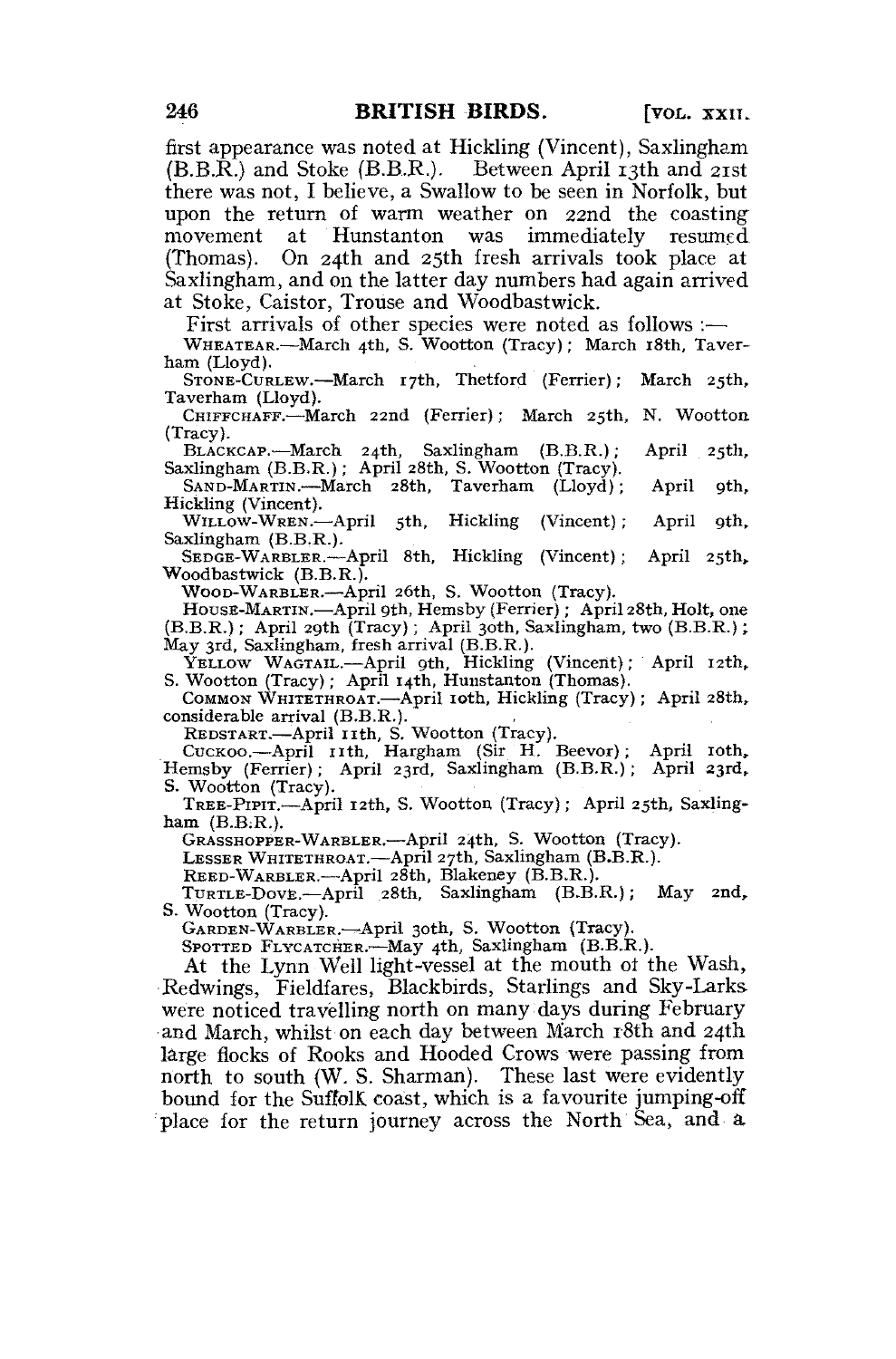passage of these two species along the Norfolk coast to the S.E. is of regular occurrence every March.

At the E. Dudgeon light vessel, some thirty miles off the north Norfolk coast, on twelve days during March, Chaffinches, Linnets, and other " Finches," Starlings, Sky Larks, Pipits, Lapwings and Waders were observed travelling to the W., W.S.W. and S.W., while on March 24th a return passage of Rooks was noticed flying from W.N.W. to E.S.E. (S. G. Sharman). The trend to the south in the direction of flight of the former migrants is curious at this time of year, but was also noticed at the same station during February and March, 1927.

### AUTUMN MIGRATION.

The first indication of the commencement of the great autumnal migratory movement was the arrival of Wheatears, Willow-Wrens and other Warblers at the E. Dudgeon lightvessel on the night of August 11th (S. G. Sharman). These species again occurred at this lightship on August 12th and 17th, and, with the addition of Redstarts, on the 26th and 29th. The same species, with Common Wrens and Goldcrests, were noted on September 3rd and 13th, and with the addition of Chaffinches on the 19th and 20th ; whilst Wagtails were passing by day on August 23rd and September 6th, 10th, 26th and 28th. Where the direction of flight of these birds could be determined, it appeared to be to the S.S.W., S. and S.S.E. (S. G. Sharman). At the Lynn Well light-vessel Waders were passing from N. to S., and N.E. to S.W., on August 22nd, and the first Wheatears and Warblers appeared on August 23rd and 24th. On September 11th, 12th and 13th, Finches and Swallows were noted flying from N. to S., N.E. to S.W. and E. to W., and on 19th a host of Wheatears and Warblers were around the lantern at night (W. S. Sharman).

The first Starlings, travelling as usual from E. to W., were seen at the Lynn Well on October 2nd and at the E. Dudgeon on October 5th.

On the coast-line an arrival of Pied Flycatchers, Redstarts, Willow-Wrens, Wheatears, Meadow-Pipits and Pied Wagtails was noted by Col. Payn at Cley at the end of the first week of September; an immigration of Wheatears, Whinchats and Meadow-Pipits, the latter of which were seen coming in from the sea, was in evidence at N. Runton between September 7th and 10th, and a fresh arrival of Wheatears and Redstarts was observed at the same place between September 15th and 17th (M. D. Brindley). On October 2nd: a great passage of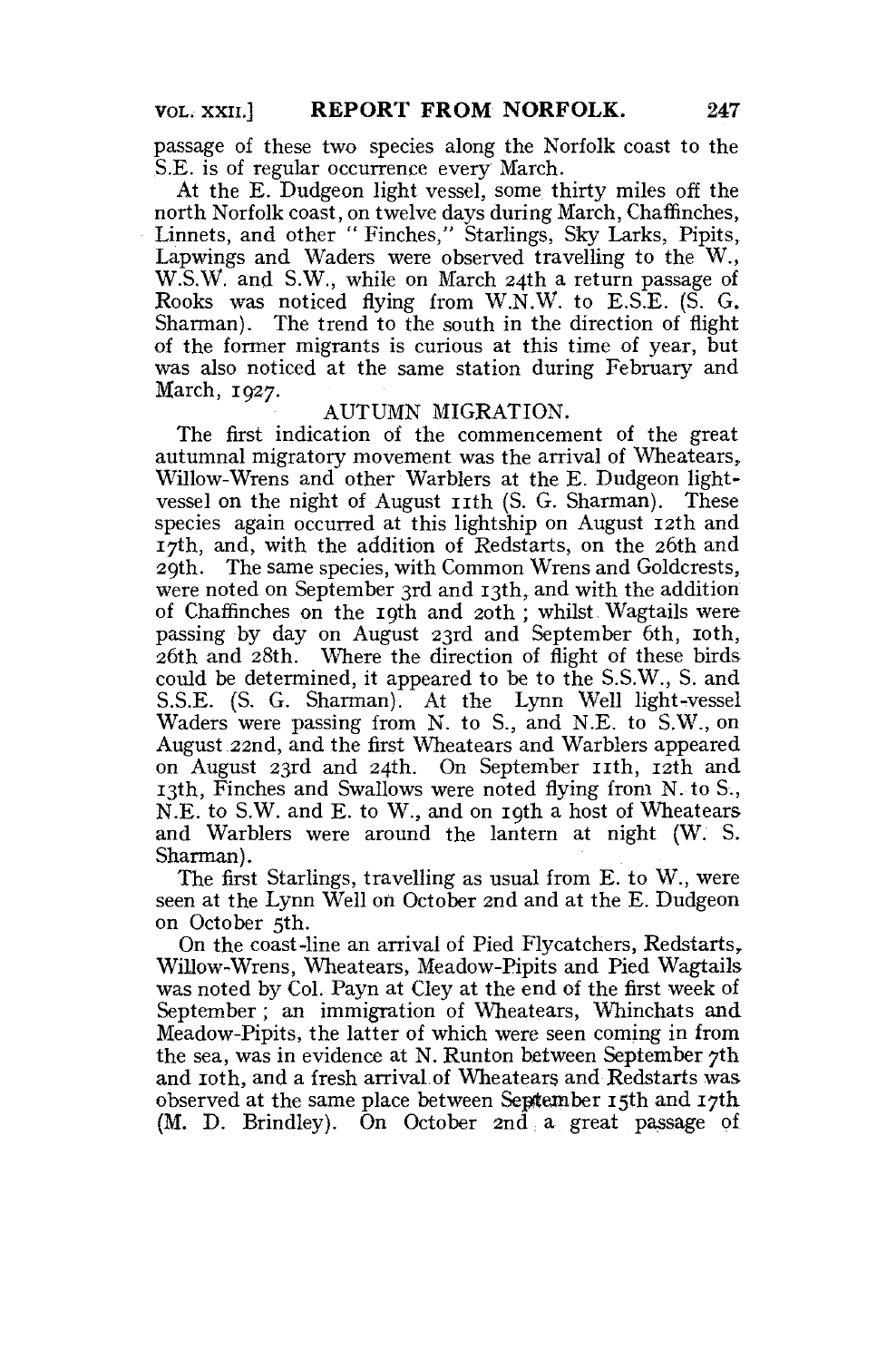Lapwings from E. to W., which lasted almost throughout the day, was simultaneously observed at the Lynn Well lightvessel (Sharman), at Mundesley (Miss A. Johnson) and at Salthouse (Bishop). The first Pink-footed Geese appeared on September 17th ; the first Snow-Buntings were seen on September 28th, and the first Woodcock—a very early one —was shot in the sandhills at Blakeney Point on September •29th (L. Lloyd). The last great migratory " rush " of the year was recorded from the E. Dudgeon light-vessel on the night of December 10th, the last of three days of severe frost, the \*' pick up " next morning including Starlings, Sky-Larks, Blackbirds, Song-Thrushes, Mistle-Thrushes, Knots, Snipe, and one Woodcock (S. G. Sharman).

Woodcocks were rather scarce during the early part of the season, and this was generally attributed to the tremendous gales which occurred between November 16th and 26th. Rumours were current in Norfolk and elsewhere of numbers of -drowned Woodcock being met with in the North Sea during this period, and " Cheviot " of *The Field* (January 24th, 1929) writes of a passenger on a steamer running from Norway to Hull having described to a friend " passing through thousands of drowned Woodcocks." Such an occurrence is, to say the least of it, difficult to believe, and the evidence is at second-hand, which is the nearest to all such reports it seems possible to attain. Certainly not a single drowned Woodcock was reported as having been washed up on the Norfolk coast, where the evidence seems rather to point to the normal migration having merely been delayed. From mid-December onwards the number of Woodcocks met with was certainly up to, if not above, the average, and amongst some good days reported to the writer may be mentioned thirty-three killed at Melton Constable, twenty at Houghton, seventeen at Woodbastwick, and thirteen at Hempstead.

#### CLASSIFIED NOTES.

MAGPIE *(Pica p. pica).*—For the third year in succession a pair of Magpies reared a brood at Hickling. Though a few Magpies still manage to elude the gamekeepers in west Norfolk, this is, so far as I am aware, the only pair which now nests in the eastern division of the county.

BLUE-HEADED WAGTAIL *(Motacillu f. flava).*—A pair, evidently just .arrived, and which were in company with about a dozen Yellow Wagtails and one White Wagtail, were seen by me at Cley on April 28th. . A male was also seen by Miss. M. Barclay at Felbrigg Ponds on

September 4th. RED-BREASTED FLYCATCHER *(Muscicapa p. parva),—No* less than four Red-breasted Flycatchers were reported during September. The first was obtained on Cley beach on September 15th (E. C. Arnold,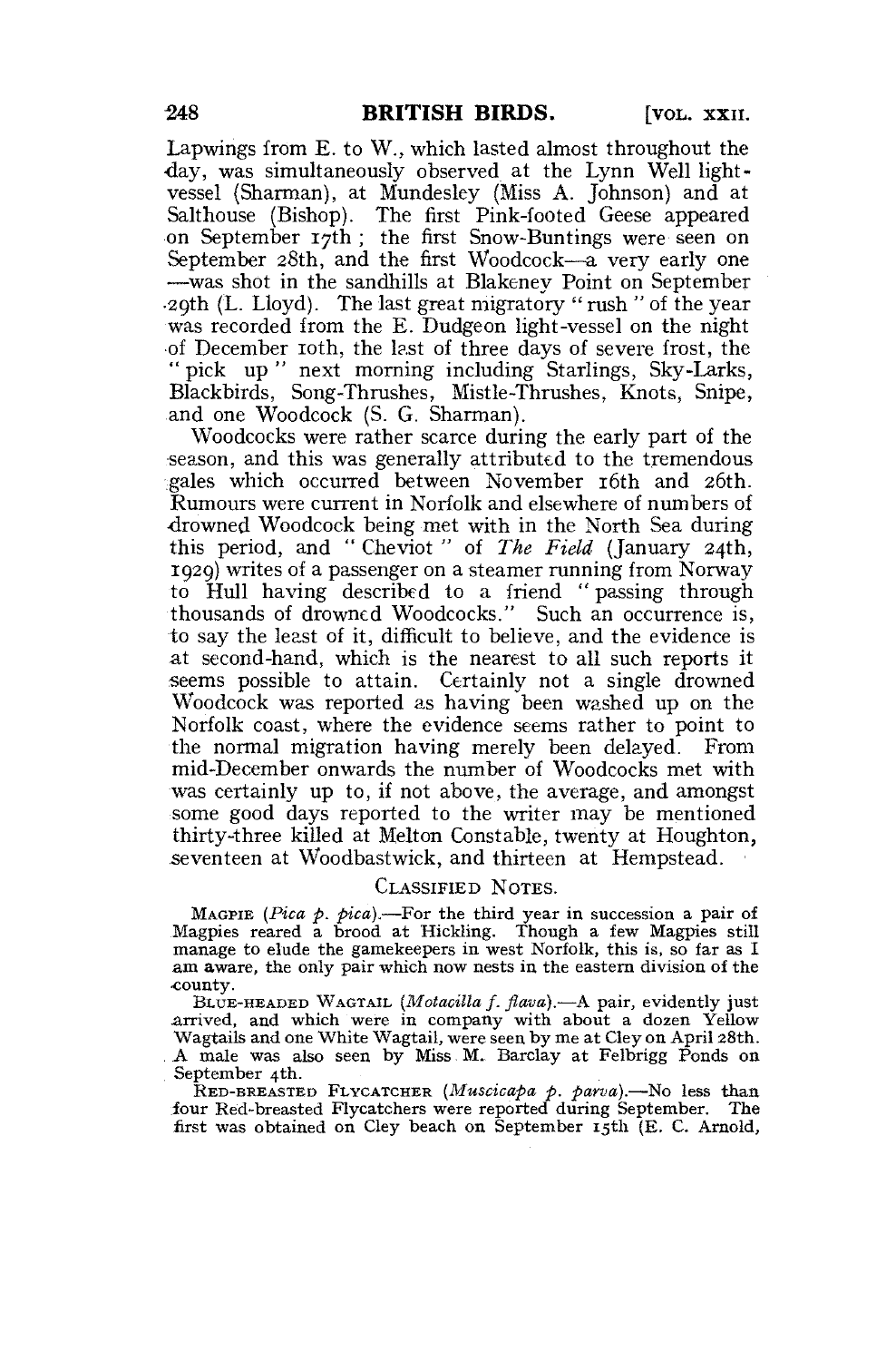*antea*, p. 141). Another was seen by Major Daukes on the watcher's hut at Salthouse on September 16th. A third was seen by A. B. Carter on Cley beach on September 22nd, and on September 30th one was picked up under the window of the lifeboat house at Blakeney Point. against which it had evidently flown (L. Lloyd). The two birds killed were in first winter plumage, the last one proving on dissection to bea male. The number of this species which have now been obtained in Norfolk is seventeen.

BLACKCAP *(Sylvia a. atricapilla).*—A remarkably early male Blackcap appeared in my garden at Saxlingham on March  $24$ th and was again seen on the following day, after which it disappeared. It was not once heard to sing, though it appeared to be in good condition.

DARXFORD WARBLER *(Sylvia u. dartfordiensis).*—On January 9th. one was seen at close quarters by Col. W. A. Payn in a patch of gorse on a golf course by the sea. Although it has nested in Suffolk, the Dartford Warbler has very rarely occurred on the Norfolk side of the border. Two specimens have been killed on Yarmouth Denes, the last on February 25th, 1859, and the only other which has beea recorded is one in Lord Leicester's collection which was shot on the sea-bank at Wells on December 15th, 1905.

RING-OUZEL *(Turdus t. torquatus).*—An unusually early Ring-Ouzel was seen near Acle by Mr. A. H. Patterson on February 4th.

REDSTART *(Phcenicurus ph. phcenicurus).*—-Four pairs of Redstarts-bred at Kelling this year (A. P. Meiklejohn). These were the only nesting pairs reported from the north-east of the county, where thisspecies is still very rare.

BLUETHROAT *(Luscinia s. gaetkei).*—The only Bluethroat recorded' for the year was an immature female on Cley beach on September 15th (W. A. Payn).

HOOPOE *(Upupa e. epops).*—Two Hoopoes were seen on Blakeney golf course on April 15th (Capt. Barker).

SHORT-EARED OWL (*Asio f. flammeus*).—One pair at least nested in the Broads district (J. Vincent) and another pair at Scolt Head. These last again proved very destructive to the Common Terns, upon which the young Owls appeared to be fed almost exclusively, the old birds raiding the colony regularly every evening (S. H. Long).

MARSH-HARRIER *(Circus as. asruginosus).*—This proved a record season for Marsh-Harriers. Three pairs successfully nested in the county, and in view of the fact that nowhere else in Great Britain does this bird now breed, this record is one of which those responsible for<br>their protection in Norfolk may well be proud. The earliest nest,<br>containing five eggs, hatched on May 31st; the second, which had a<br>clutch of four, ha four small nestlings on June 19th. From these three nests eight. young ones were in all successfully reared. The extremely sporting action of Major E. C. Morel in giving his keepers orders to protect one of these pairs of birds which nested on his estate, and in allowing them to rear their young in close proximity to where he was at the same time rearing his young Pheasants, is greatly appreciated by all Norfolk, naturalists. Remains of food sent to me from this nest by Miss-Ferrier consisted entirely of Water-hens, and these also formed the bulk of the food upon which the young were fed at another nest which was under observation by Mr. J. Vincent. It is to be hoped, therefore, that Major Morel's hospitality was not greatly abused and that his young Pheasants did not suffer unduly.

MONTAGU'S HARRIER (Circus pygargus).—Two pairs for certain, and possibly three, nested during 1928.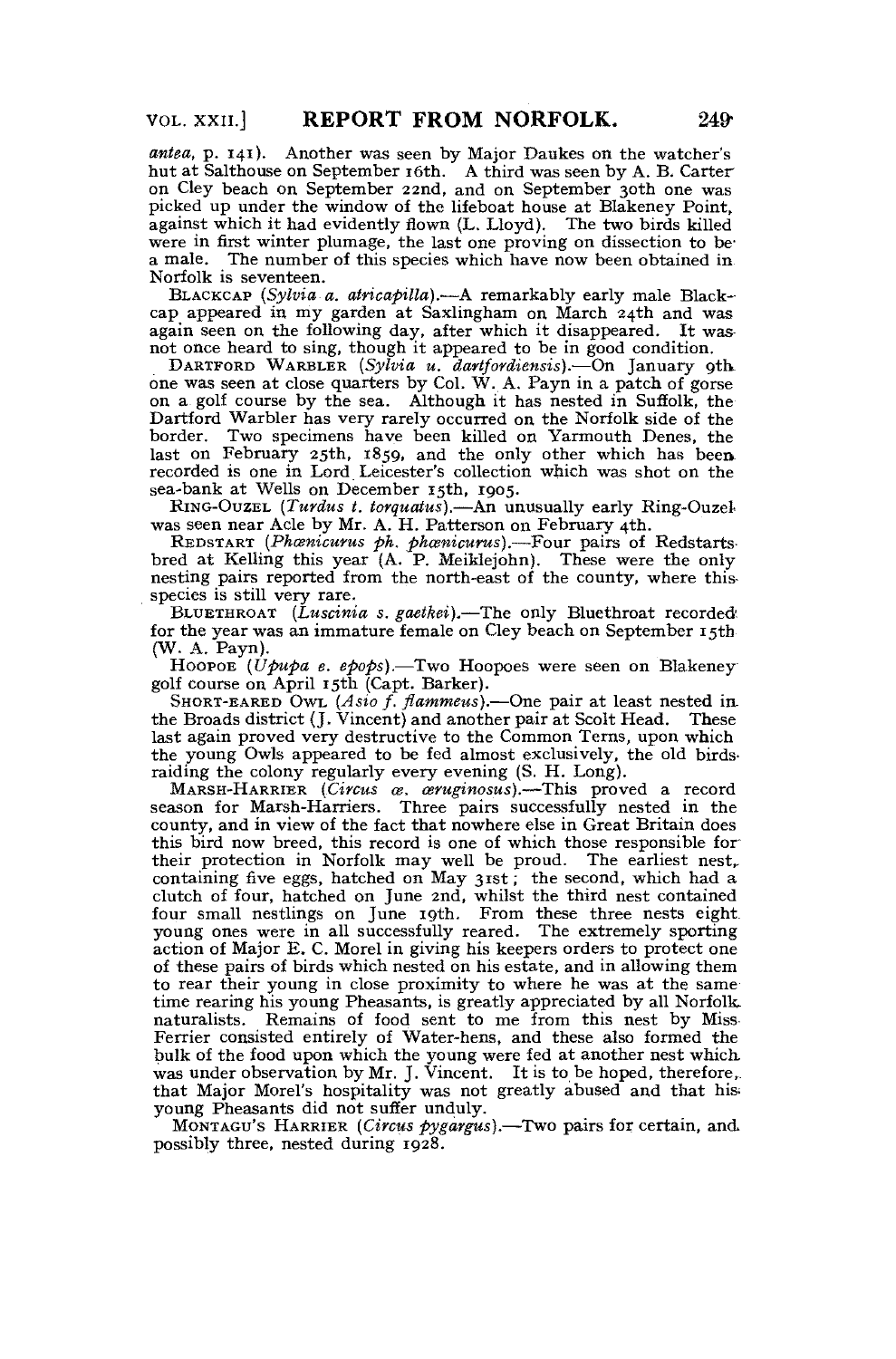OSPREY *{Pandion k. haliatus).*—One was seen at Hickling early in May (J. Vincent).

SPOONBILL (Platalea *I. leucorodia*).—One arrived on Cley Marsh on March 31st but left the following day (Bishop). Another appeared at Hickling about the middle of April and stayed until May 1st (J. Vincent). Two visited Breydon on May 6th and remained until May 14th (Betts).

LITTLE BITTERN *(Ixobrychus m. minutus).-*—One was seen by a pond at Wroxham on May 10th by Major S. Trafford, who managed to flush it no less than three times.

COMMON BITTERN *(Botaurus s. stellaris).*—The Bittern appears to be gradually extending its breeding area, and at the same time its numbers in localities already tenanted continue to be well maintained. This year, for the first time, one was heard booming throughout the breeding-season on a marsh in the valley of the Yare, within five or six miles of Norwich (G. E. Ffiske).

WHOOPER SWAN *(Cygnus cygnus).*—One of the most remarkable incidents of the year was the attempt made by a pair of Whoopers to nest on a small mere on the Merton estate. About the middle of March one of the Merton keepers noticed a pair of Swans taking material to a nest at the foot of a willow tree growing in the middle of a small pond, but thinking they were tame Swans from a neighbouring mere thought no more of the matter. Early in April one of the Swans left, the other remaining on the pond, and, when disturbed, flying to a larger piece of water near by. About the end of the month this bird was seen by Mr. H. Wormald, who at once recognized it as a Whooper, and noticed that it appeared to have an injured leg. A few days later, and again on May 6th, it was seen on the same pond by Dr. S. H. Long. It left about the middle of May, but a Whooper, which was in all probability the same bird, was seen by Mr. A. Boyd on a neighbouring mere in the first week of June. The nest was examined on May  $17th$  and found to be empty. It was built of decayed rushes and water-weeds, and stood about two feet above the level of the water.

GARGANEY (Anas querquedula).-The year 1928 proved an exceptionally good one for Garganeys, some eight pairs nesting in the Hickling and Horsey area (J. Vincent) and four or five pairs at Ranworth (H. J. Cator), whilst a nest was, for the first time, found at Cley. This last was unfortunately deserted after four eggs had been This last was unfortunately deserted after four eggs had been laid, but on these being placed under a hen by Mr. Colin McLean three ducklings were successfully hatched. At one well-known duck shoot eighteen Garganeys were killed during the month of August a regrettable fact, but one which can only be avoided by the opening of the duck-shooting season being postponed until September 1st.

COMMON POCHARD *(Nyroca f" jerina).*—As a nesting species the Pochard has always been confined to the neighbourhood of the meres in the south-west of the county, and the only known instance of its breeding on the north-east side was in 1923 and 1924, when two pairs nested on Cley Marsh. In the summer of 1928 several pairs for the first time remained on Hickling Broad. One nest was found, which contained seven eggs on May 24th, and from which five ducklings were eventually hatched, whilst a second pair almost certainly also nested.

PAGET'S POCHARD.—A specimen of this hybrid between the Common Pochard and the White-eyed Pochard (Nyroca n, nyroca) was shot at Hickling on November 3rd, 1928. This makes the sixth which has been obtained in Norfolk, four of which, including the above and the first known example, shot on Rollesby Broad on February 27th, 1845,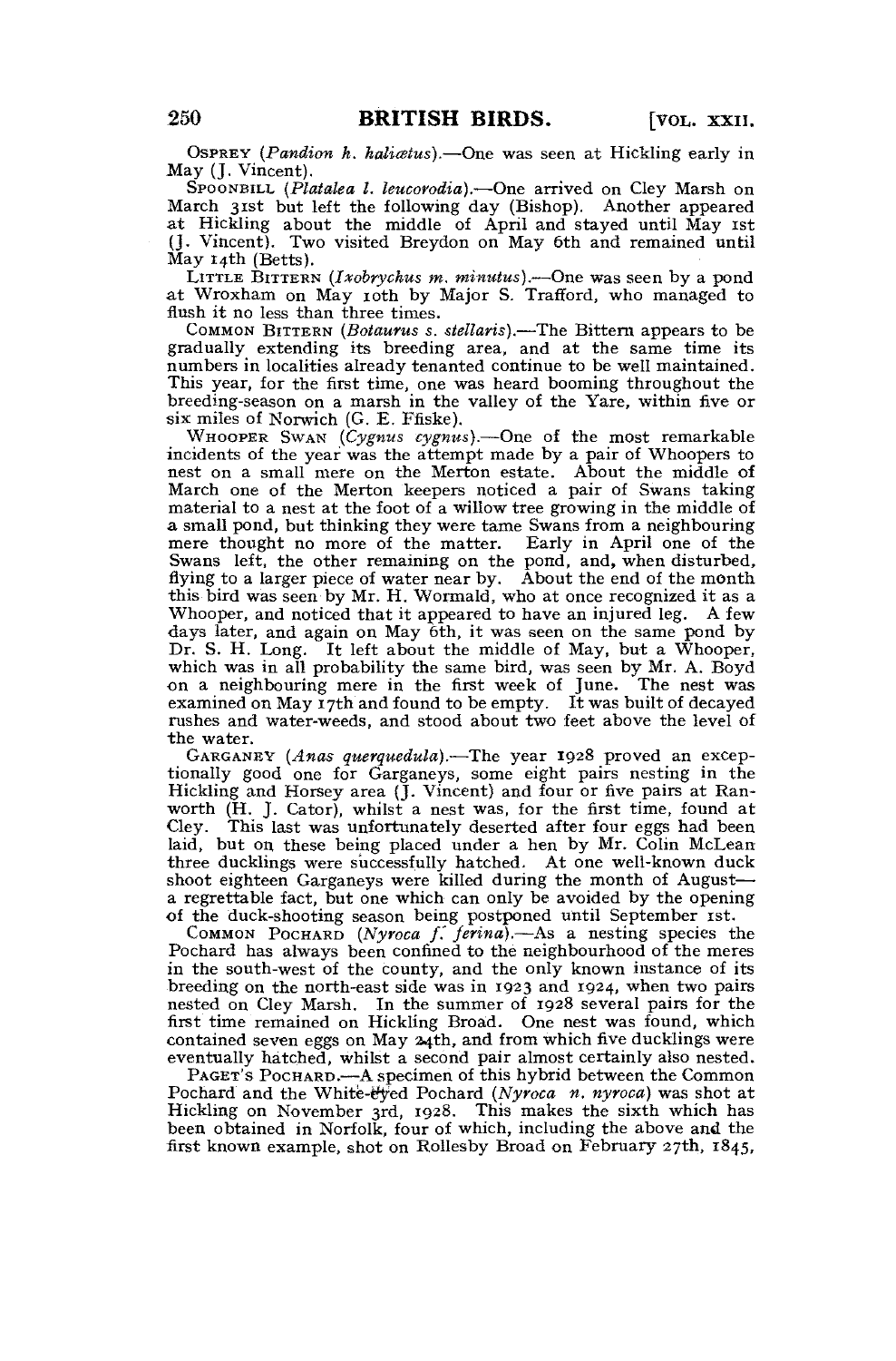are now in the Norwich Museum. All those obtained have been drakes, and all are almost exactly similar in plumage.

SLAVONIAN GREBE *(Podiceps auritus).*—One was seen on Hickling Broad on April 7th (J. Vincent).

BLACK-NECKED GREBE (Podiceps n. nigricollis).—One was shot at Blakeney on January 17th (F. E. Gunn), and a pair were seen on Langmere on July 19th and on September 6th (Miss M. Barclay).

RUFF (Philomachus pugnax).—A considerable number of Ruffs and Reeves, as usual, passed through the county during the spring migration. A remarkably beautiful black Ruff and one Reeve remained at Hickling throughout the first half of May, and hopes ran high that the pair would nest. A second black-ruffed male joined these on May 15th, when a good deal of displaying and fighting between the two Ruffs took place, and all three disappeared a few days later (J. Vincent).

BLACK TERN *(Chlidonias n. niger),*—Unusual numbers of Black Terns passed through during the spring migration, many remaining :so late in the season as to raise hopes that this year, at least, a pair or two might stay and breed. They began to arrive during the last few •days of April, when some were seen at one of the west Norfolk meres by Mr. H. Halls. On April 30th three were seen on Surlingham Broad (F. E. Gunn). Between May 1st and May 5th many were hawking •over the river Wensum between Bintree and Billingford (Sir Bartle Frere). On May 4th seventeen were seen at Cley Marsh (Bishop), and on May 8th six at Ranworth Broad (H. J. Cator). On May 30th ten visited Hickling Broad,-one was seen at Hickling on June 2nd (J. Vincent), and the last one at Waxham on June 24th (Miss V. Peel),

SANDWICH TERN *(Sterna s. sandvicensis).*—Blakeney Point was again the colony most favoured by the Sandwich Terns, the numbers nesting there this year being estimated at 1,000 pairs. In the colony further to the east only some fifty or sixty pairs appear to have bred, whilst a t Scolt Head no more than five or six nests were found, only one of which hatched. The recovery of three Sandwich Terns ringed as nestlings at Blakeney Point this year by Mr. A. H. Boyd revealed the interesting fact that all had wandered a considerable distance to the north before starting on the southward journey to their winter quarters. One was reported on September 2nd from near E. Hartlepool, Durham, the second from Eggie, Aberdeen, on August 8th, and the third from Alnmouth, Northumberland, on August 24th *(antea,* p. 187). The •only other Norfolk Sandwich Tern which has been reported was a bird ringed by Miss Turner as a nestling at Scolt Head on June 17th, 1925, which was recovered at Esmoriz, near Oporto, Portugal, on October 5th, 1927 *(antea,* Vol. XXI., p. 300).

ROSEATE TERN *(Sterna d. dougallii).*—A pair of Roseate Terns again nested in one of the Tern colonies, and two young were successfully reared. The first egg was laid on May 19th.

BLACK-HEADED GULL *(Larus r. ridibundus).*—An adult picked up •dead on Cley Marsh in June was found to have a ring which was placed on it as a nestling at Scolt Head on June 12th, 1925 (antea, p. 187).

HERRING-GULL *(Larus a. argentatus).*—A Herring-Gull in juvenile plumage was shot at Blakeney on September 5th, bearing the ring :<br>"Museum Nat. Hist., Leiden, Holland, 61042" (F. E. Gunn). I<br>learn from Prof. Van Oort of the Rijks Museum, Leiden, that this bird was ringed as a nestling at Bergen, Holland, on July 22nd, 1928 *(antea,*   $p. 206$ ).

ICELAND GULL *(Larus lemopterus).*—The identity of some all-white Gulls which were present in the county during May and the early part